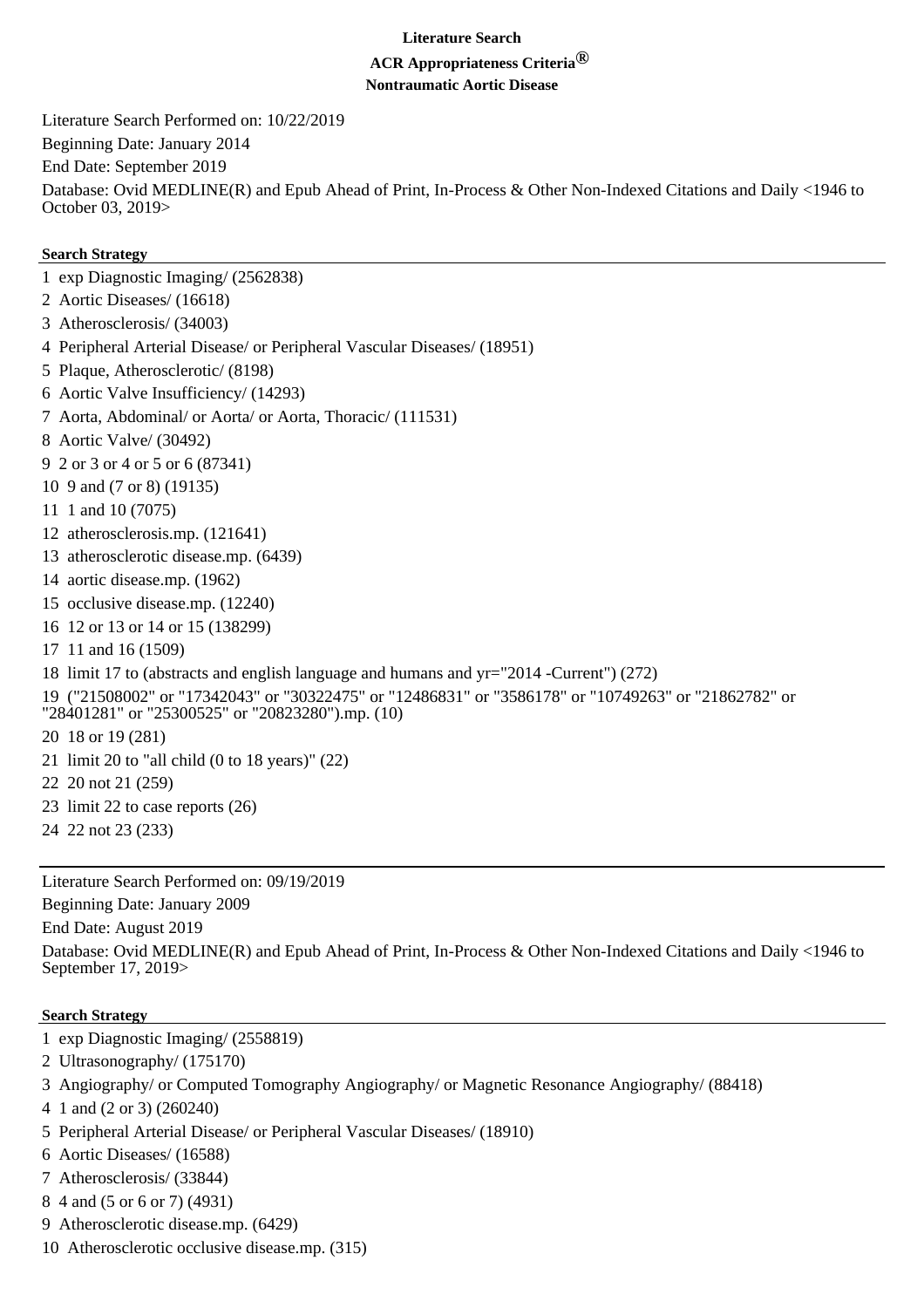### **Literature Search**

## **ACR Appropriateness Criteria® Nontraumatic Aortic Disease**

- 11 Atherosclerotic aortic disease.mp. (26)
- 12 8 and (9 or 10 or 11) (170)
- 13 limit 12 to (abstracts and english language and yr="2009 -Current") (86)
- 14 limit 13 to case reports (10)
- 15 13 not 14 (76)
- 16 remove duplicates from 15 (76)

Literature Search Performed on: 12/13/2018

Beginning Date: January 2017

End Date: November 2018

Database: Ovid MEDLINE(R) and Epub Ahead of Print, In-Process & Other Non-Indexed Citations and Daily <1946 to December 06, 2018>

# **Search Strategy**

1 aneurysm/ or aneurysm, dissecting/ or aneurysm, infected/ or aneurysm, ruptured/ or aortic aneurysm/ or aortic aneurysm, abdominal/ or aortic aneurysm, thoracic/ or aortic rupture/ or loeys-dietz syndrome/ or endoleak/ (80687)

2 aortic coarctation/ or marfan syndrome/ or ehlers-danlos.mp. [mp=title, abstract, original title, name of substance word, subject heading word, floating sub-heading word, keyword heading word, protocol supplementary concept word, rare disease supplementary concept word, unique identifier, synonyms] (18164)

- 3 Inherited aortopathies.tw. (7)
- 4 2 or 3 (18167)
- 5 aortitis/ or leriche syndrome/ (2037)
- 6 Mycotic aneurysm.tw. (1594)
- 7 Giant Cell Arteritis/ (6065)
- 8 behcet syndrome/ or mucocutaneous lymph node syndrome/ (14132)
- 9 takayasu arteritis/ or leriche syndrome/ (4244)
- 10 Aortic Diseases/ and Arteriosclerosis/ (2815)
- 11 Aortic Diseases/ and Aortic intramural hematoma.mp. (97)
- 12 Aortic transection.mp. (225)
- 13 Mural thrombus.tw. (899)
- 14 Intramural thrombus.tw. (57)
- 15 exp \*diagnostic imaging/ (806311)
- 16 1 or 2 or 3 or 5 or 6 or 7 or 8 or 9 or 10 or 11 or 12 or 13 or 14 (123022)
- 17 15 and 16 (10982)
- 18 limit 17 to (abstracts and english language and humans and yr="2017 -Current") (442)
- 19 limit 18 to "all child (0 to 18 years)" (56)
- 20 18 not 19 (386)
- 21 limit 20 to case reports (88)
- 22 20 not 21 (298)
- 23 remove duplicates from 22 (298)

Literature Search Performed on: 07/24/2017

Beginning Date: January 2012

End Date: June 2017

Database: Ovid MEDLINE(R) Epub Ahead of Print, In-Process & Other Non-Indexed Citations, Ovid MEDLINE(R) Daily and Ovid MEDLINE $(R)$  <1946 to Present>

**Search Strategy**